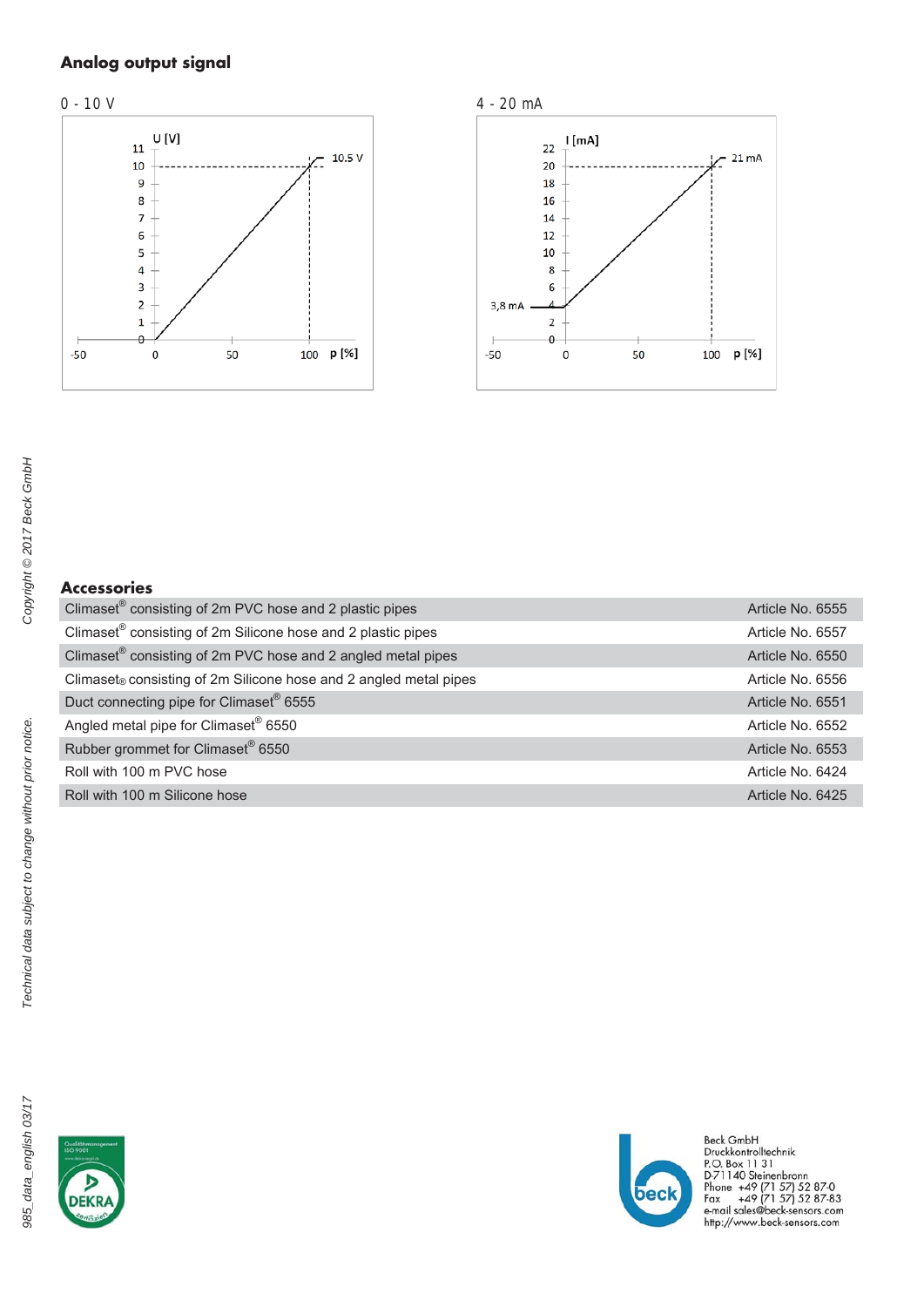# **Dimensional Drawings**

### 985 with cap nut conduit AF15



 $0/16$ 

 $\frac{1}{2}$ 



**Drilling template** 



**Duct connection for** Climaset® 6555 / 6557

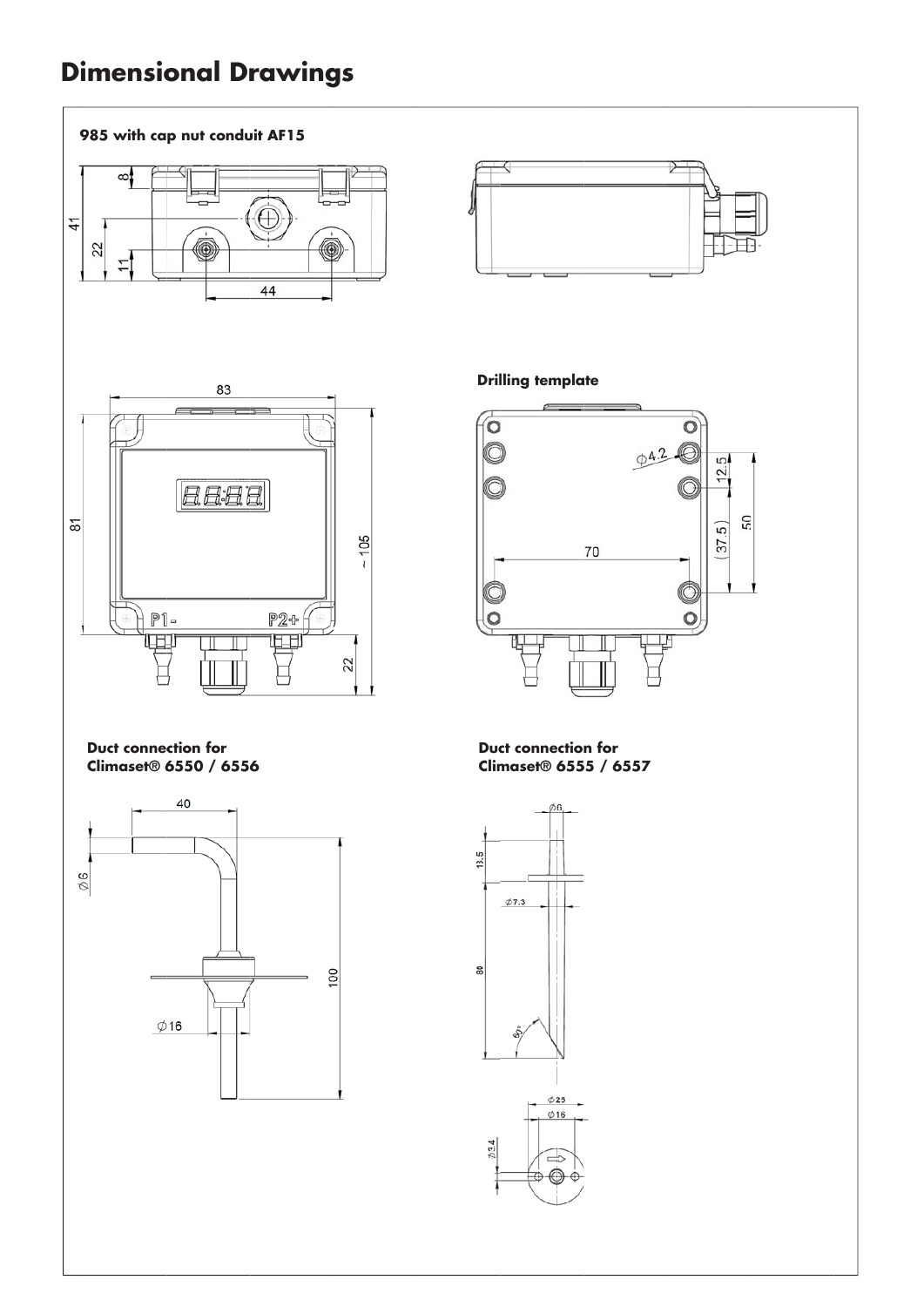# Differential pressure transmitter 985Q

with automated offset compensation and 8 pressure ranges

### Pressure ranges

| Model    | <b>Position</b>           | Pressure range                                 | Overload | <b>Bursting</b> | Temperature error*             |
|----------|---------------------------|------------------------------------------------|----------|-----------------|--------------------------------|
|          |                           |                                                | capacity | pressure        |                                |
| 985Q.343 | 1                         | $0$ 100 Pa                                     | 75 kPa   | 125 kPa         | $\leq \pm 2.5$ % of full scale |
|          | 2                         | 0  250 Pa                                      | 75 kPa   | 125 kPa         | $\leq \pm 1.5$ % of full scale |
|          | 3                         | $0 500$ Pa                                     | 75 kPa   | 125 kPa         | $\leq \pm$ 1.0 % of full scale |
|          | 4                         | $01000$ Pa                                     | 75 kPa   | 125 kPa         | $\leq \pm$ 1.0 % of full scale |
|          | 5                         | $-50$ 0 $+50$ Pa                               | 75 kPa   | 125 kPa         | $\leq \pm 2.5$ % of full scale |
|          | 6                         | -100  0  +100 Pa                               | 75 kPa   | 125 kPa         | $\leq \pm 2.5$ % of full scale |
|          | $\overline{7}$            | -250  0  +250 Pa                               | 75 kPa   | 125 kPa         | $\leq \pm 1.5$ % of full scale |
|          | 8                         | $-5000+500$ Pa                                 | 75 kPa   | 125 kPa         | $\leq \pm$ 1.0 % of full scale |
|          | $\mathsf{O}\xspace$       | fixed output signal $0 \quad V / 4 \text{ mA}$ |          |                 |                                |
|          | 9                         | fixed output signal 10 V / 20 mA               |          |                 |                                |
|          |                           |                                                |          |                 |                                |
|          |                           |                                                |          |                 |                                |
| 985Q.353 | 1                         | $-1000+100$ Pa                                 | 85 kPa   | 135 kPa         | $\leq \pm 3.0$ % of full scale |
|          | 2                         | $0$ 100 Pa                                     | 85 kPa   | 135 kPa         | $\leq \pm 3.0$ % of full scale |
|          | $\ensuremath{\mathsf{3}}$ | 0  200 Pa                                      | 85 kPa   | 135 kPa         | $\leq \pm 2.0$ % of full scale |
|          | 4                         | $0 500$ Pa                                     | 85 kPa   | 135 kPa         | $\leq \pm 1.5$ % of full scale |
|          | $\overline{5}$            | $01000$ Pa                                     | 85 kPa   | 135 kPa         | $\leq \pm 1.5$ % of full scale |
|          | 6                         | $01500$ Pa                                     | 85 kPa   | 135 kPa         | $\leq \pm$ 1.0 % of full scale |
|          | $\overline{7}$            | $02000$ Pa                                     | 85 kPa   | 135 kPa         | $\leq \pm$ 1.0 % of full scale |
|          | 8                         | $02500$ Pa                                     | 85 kPa   | 135 kPa         | $\leq \pm$ 1.0 % of full scale |
|          | $\mathsf{O}\xspace$       | fixed output signal $0 \quad V / 4 \text{ mA}$ | ۰.       |                 |                                |
|          | 9                         | fixed output signal 10 V / 20 mA               |          |                 |                                |

*Further pressure ranges on request*

*\*Based on the highest pressure range*

### Order matrix

| Configurable<br>pressure range      | see pressure ranges<br>max. 1000 Pa (10 mbar)<br>max. 2500 Pa (25 mbar)                                                                                                                                                                                                    | 985Q.3 | 5 |   |        |    |
|-------------------------------------|----------------------------------------------------------------------------------------------------------------------------------------------------------------------------------------------------------------------------------------------------------------------------|--------|---|---|--------|----|
| Pressure unit                       | mbar<br>Pascal                                                                                                                                                                                                                                                             |        |   | 3 |        |    |
| Output signal and<br>supply voltage | 0  10 V or 4  20 mA, 3-wire, 24 VAC/VDC, with switching output<br>0  10 V or 4  20 mA, 3-wire, 24 VAC/VDC, without switching output<br>4  20 mA or 0  10 V, 3-wire, 24 VAC/VDC, with switching output<br>4  20 mA or 0  10 V, 3-wire, 24 VAC/VDC, without switching output |        |   |   | 3<br>D |    |
| Display                             | no display<br>with LED-display, 4 digits (only for 3-wire)                                                                                                                                                                                                                 |        |   |   |        |    |
| <b>Electrical connection</b>        | via Plug-in terminals with cap nut conduit AF15                                                                                                                                                                                                                            |        |   |   |        | 3b |

# **Terminal assignments**<br>3-wire with switching output



|   | Supply voltage (1830 VAC/VDC) |
|---|-------------------------------|
|   | Output signal (010 V/420 mA)  |
| 3 | Ground (GND)                  |
| 4 | Switching output (SO)         |

3-wire without switching output



| 1   Supply voltage (1830 VAC/VDC)                  |
|----------------------------------------------------|
| 2   Output signal $(010 \text{ V}/420 \text{ mA})$ |
| 3 Ground (GND)                                     |
|                                                    |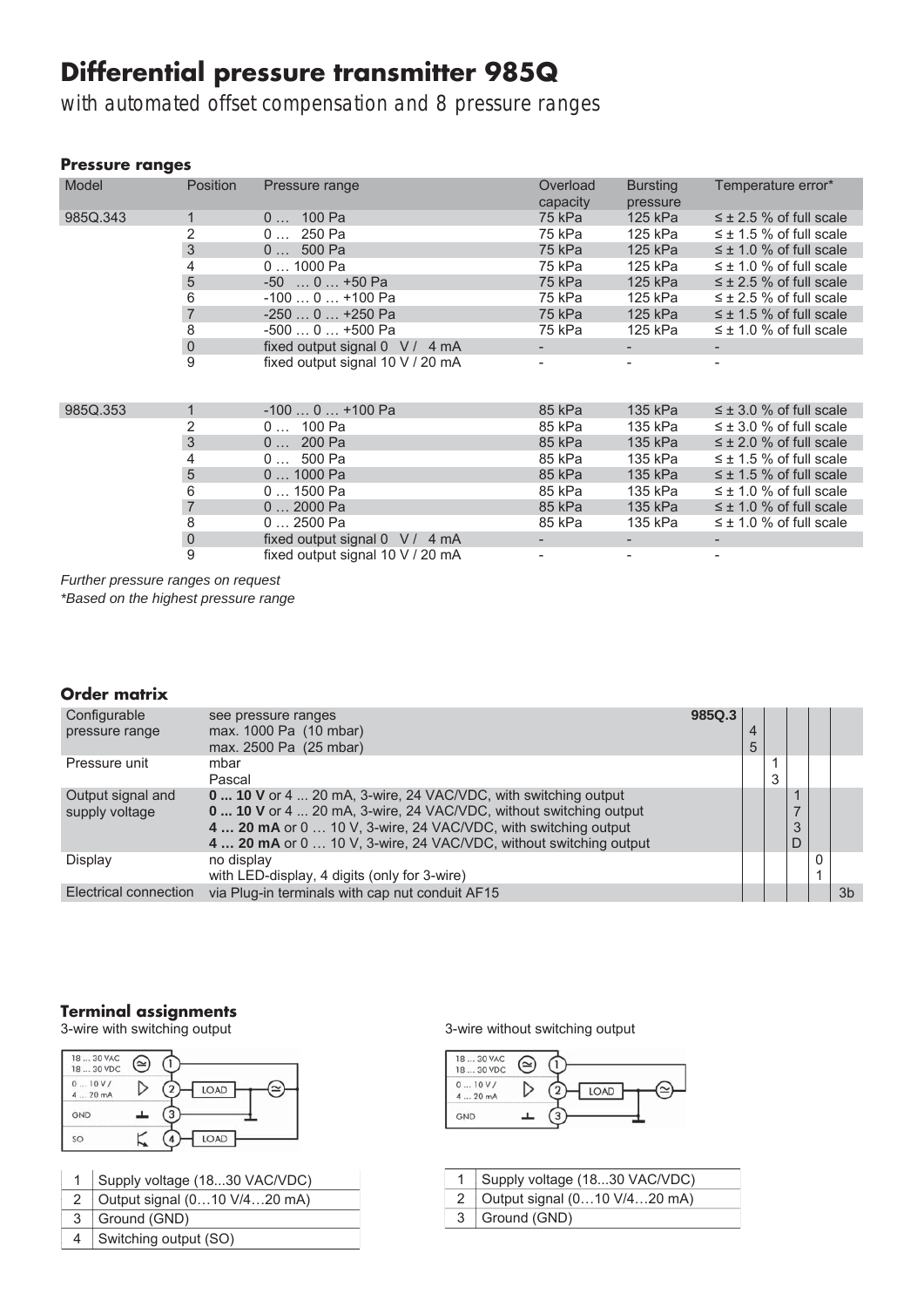# Differential pressure transmitter 985A

with automated offset compensation and 2 pressure ranges

### Pressure ranges

| Model    | Range 1          | Range 2                  | Overload<br>capacity | <b>Bursting</b><br>pressure | Temperature error*             |
|----------|------------------|--------------------------|----------------------|-----------------------------|--------------------------------|
| 985A.3E3 | $-25$ 0  +25 Pa  |                          | 60 kPa               | 100 kPa                     | $\leq \pm$ 1.5 % of full scale |
| 985A.3X3 | $-50$ 0 $+50$ Pa |                          | 60 kPa               | 100 kPa                     | $\leq \pm$ 1.5 % of full scale |
| 985A.3W3 | $-1000+100$ Pa   | $\overline{\phantom{a}}$ | 60 kPa               | 100 kPa                     | $\leq \pm 1.5$ % of full scale |
| 985A.303 | 25 Pa<br>0       | 50 Pa<br>0               | 60 kPa               | 100 kPa                     | $\leq \pm$ 1.5 % of full scale |
| 985A.313 | 50 Pa<br>0       | 100 Pa<br>0              | 60 kPa               | 100 kPa                     | $\leq \pm 1.5$ % of full scale |
| 985A.323 | $0 100$ Pa       | 250 Pa<br>0              | 60 kPa               | 100 kPa                     | $\leq \pm$ 1.0 % of full scale |
| 985A.333 | $0 250$ Pa       | 500 Pa<br>0              | 60 kPa               | 100 kPa                     | $\leq \pm$ 1.0 % of full scale |
| 985A.343 | $0500$ Pa        | $0$ 1000 Pa              | 75 kPa               | 125 kPa                     | $\leq \pm$ 1.0 % of full scale |
| 985A.353 | 1 kPa<br>0       | $0 2.5$ kPa              | 85 kPa               | 135 kPa                     | $\leq \pm$ 1.0 % of full scale |
| 985A.373 | 5 kPa<br>0       | $10$ kPa<br>0            | 85 kPa               | 135 kPa                     | $\leq \pm$ 1.0 % of full scale |
| 985A.393 | $025$ kPa        | 50 kPa<br>0              | 200 kPa              | 400 kPa                     | $\leq \pm$ 1.0 % of full scale |

*Further pressure ranges on request \*Based on the highest pressure range*

## Order matrix

| Configurable          | $-25$ 0  +25 Pa                                 | $(-0.250+0.25$ mbar)                                                    | 985A.3 | F |   |                |
|-----------------------|-------------------------------------------------|-------------------------------------------------------------------------|--------|---|---|----------------|
| pressure range        | $-50$ 0 $+50$ Pa                                | $(-0.5 \ldots 0 \ldots +0.5 \text{ mbar})$                              |        | Χ |   |                |
|                       | - 100  0  +100 Pa                               | $(-1.0 \ldots 0 \ldots +1.0 \text{ mbar})$                              |        | W |   |                |
|                       | 0  25 Pa (0.25 mbar)                            | $0$ 50 Pa $(0.5 \text{ mbar})$                                          |        |   |   |                |
|                       | 0 50 Pa (0.5 mbar)                              | $0$ 100 Pa $(1.0 \text{ mbar})$                                         |        |   |   |                |
|                       | 0  100 Pa (1.0 mbar)                            | $0$ 250 Pa $(2.5 \text{ mbar})$                                         |        |   |   |                |
|                       | 0  250 Pa (2.5 mbar)                            | $0 500$ Pa $(5.0$ mbar)                                                 |        | 3 |   |                |
|                       | 0  500 Pa (5.0 mbar)                            | 01000 Pa (10 mbar)                                                      |        | 4 |   |                |
|                       | 0  1 kPa (10 mbar)                              | $0 2.5$ kPa $(25$ mbar)                                                 |        | 5 |   |                |
|                       | 0 5 kPa (50 mbar)                               | 0  10 kPa (100 mbar)                                                    |        |   |   |                |
|                       | 0  25 kPa (500 mbar)                            | 0  50 kPa (50 mbar)                                                     |        | 9 |   |                |
| Pressure unit         | mbar                                            |                                                                         |        |   |   |                |
|                       | Pascal                                          |                                                                         |        |   |   |                |
| Output signal and     |                                                 | <b>0 10 V</b> or 4  20 mA, 3-wire, 24 VAC/VDC, with switching output    |        |   |   |                |
| supply voltage        |                                                 | <b>0 10 V</b> or 4  20 mA, 3-wire, 24 VAC/VDC, without switching output |        |   |   |                |
|                       |                                                 | 4  20 mA or 0  10 V, 3-wire, 24 VAC/VDC, with switching output          |        |   | 3 |                |
|                       |                                                 | 4  20 mA or 0  10 V, 3-wire, 24 VAC/VDC, without switching output       |        |   | D |                |
| Display               | no display                                      |                                                                         |        |   |   |                |
|                       | with LED-display, 4 digits (only for 3-wire)    |                                                                         |        |   |   |                |
| Electrical connection | via Plug-in terminals with cap nut conduit AF15 |                                                                         |        |   |   | 3 <sub>b</sub> |

# **Terminal assignments**<br>3-wire with switching output

| 1830 VAC<br>18  30 VDC | (≃ |      |
|------------------------|----|------|
| 010V/<br>420 mA        |    | LOAD |
| GND                    |    |      |
| SO                     |    | LOAD |

|                | 1   Supply voltage (1830 VAC/VDC) |
|----------------|-----------------------------------|
| 2              | Output signal (010 V/420 mA)      |
| $\mathcal{S}$  | Ground (GND)                      |
| $\overline{4}$ | Switching output (SO)             |

## 3-wire without switching output



| 1   Supply voltage (1830 VAC/VDC) |
|-----------------------------------|
| 2 Output signal (010 V/420 mA)    |
| 3 Ground (GND)                    |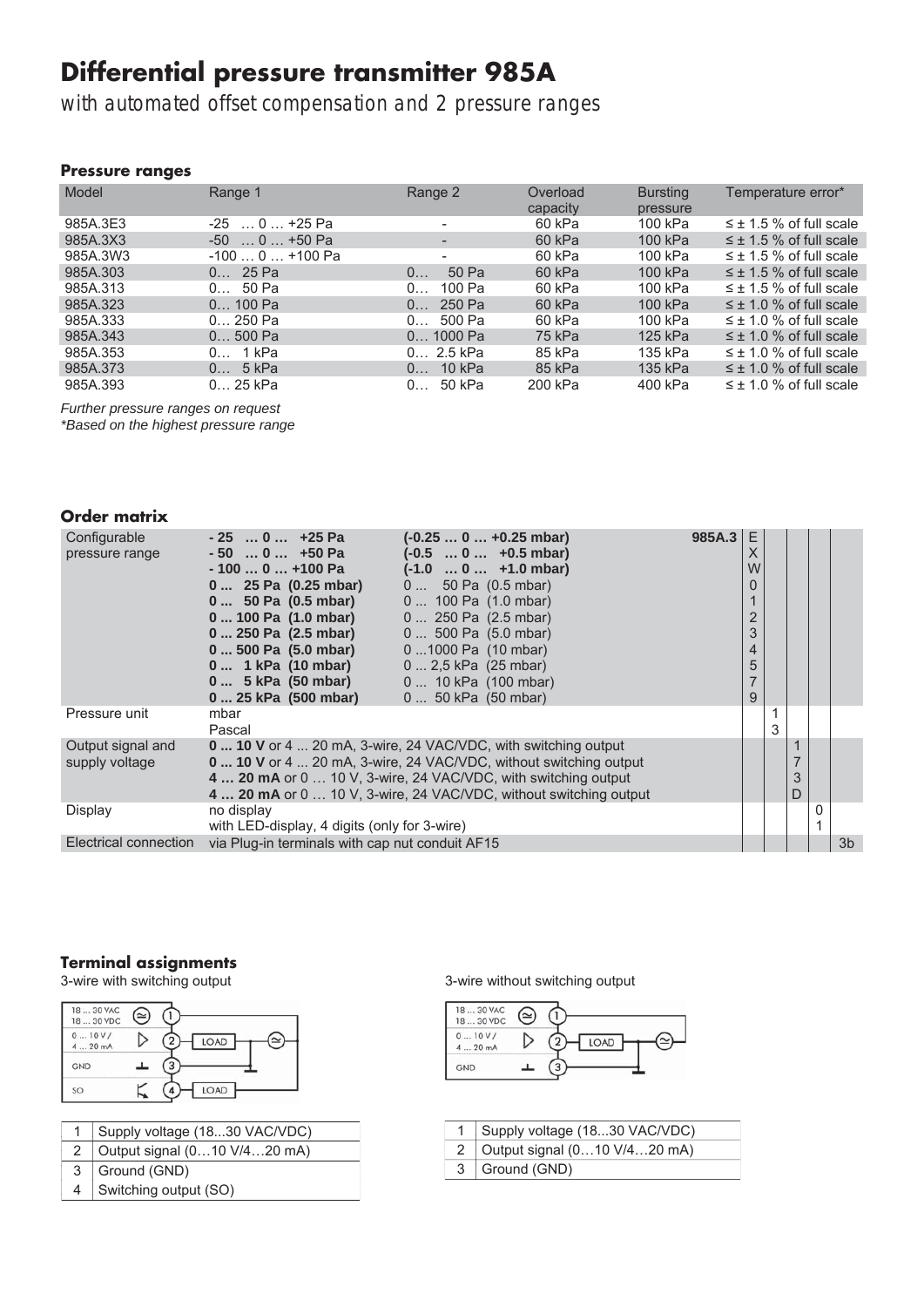# Differential pressure transmitter 985M

with manual offset compensation

### Pressure ranges

| Model    | Range 1        | Range 2     | Overload<br>capacity | <b>Bursting</b><br>pressure | Temperature error*             |
|----------|----------------|-------------|----------------------|-----------------------------|--------------------------------|
| 985M.3X3 | $-500+50$ Pa   |             | 60 kPa               | 100 kPa                     | $\leq \pm 2.5$ % of full scale |
| 985M.3W3 | $-1000+100$ Pa |             | 60 kPa               | 100 kPa                     | $\leq \pm 2.5$ % of full scale |
| 985M.323 | $0 100$ Pa     | 250 Pa<br>0 | 60 kPa               | 100 kPa                     | $\leq \pm 2.5$ % of full scale |
| 985M.333 | $0 250$ Pa     | 500 Pa<br>0 | 60 kPa               | 100 kPa                     | $\leq \pm 2.5$ % of full scale |
| 985M.343 | $0500$ Pa      | $0 1000$ Pa | 75 kPa               | 125 kPa                     | $\leq \pm 1.0$ % of full scale |
| 985M.353 | 0 1 kPa        | 0 2.5 kPa   | 85 kPa               | 135 kPa                     | $\leq \pm 1.0$ % of full scale |
| 985M.373 | 0 5 kPa        | 10 kPa<br>0 | 85 kPa               | 135 kPa                     | $\leq \pm 1.0$ % of full scale |
| 985M.393 | 0 25 kPa       | 50 kPa<br>0 | 200 kPa              | 400 kPa                     | $\leq \pm 1.0$ % of full scale |
| 985M.3A3 | $050$ kPa      | $0$ 100 kPa | 200 kPa              | 400 kPa                     | $\leq \pm 1.0$ % of full scale |

*Further pressure ranges on request \*Based on the highest pressure range*

### Order matrix

| Configurable                 | $(-0.50+0.5$ mbar)<br>$-50$ 0 $+50$ Pa                                 | $985M.3$ $\times$ |   |   |   |                |
|------------------------------|------------------------------------------------------------------------|-------------------|---|---|---|----------------|
| pressure range               | $(-1,00+1,0$ mbar)<br>- 100  0  +100 Pa                                |                   | W |   |   |                |
|                              | $0$ 250 Pa (2.5 mbar)<br>0  100 Pa (1.0 mbar)                          |                   |   |   |   |                |
|                              | $0$ 500 Pa (5.0 mbar)<br>0  250 Pa (2.5 mbar)                          |                   | 3 |   |   |                |
|                              | 0  500 Pa (5.0 mbar)<br>$0$ 1000 Pa (10 mbar)                          |                   | 4 |   |   |                |
|                              | 0  1 kPa (10 mbar)<br>$0$ 2.5 kPa (25 mbar)                            |                   | 5 |   |   |                |
|                              | 0  5 kPa (50 mbar)<br>$0$ 10 kPa (100 mbar)                            |                   |   |   |   |                |
|                              | $0$ 50 kPa (500 mbar)<br>0  25 kPa (250 mbar)                          |                   | 9 |   |   |                |
|                              | 0  50 kPa (500 mbar)<br>$0$ 100 kPa $(1.0 \text{ bar})$                |                   | A |   |   |                |
| Pressure unit                | mbar                                                                   |                   |   |   |   |                |
|                              | Pascal                                                                 |                   |   | 3 |   |                |
| Output signal and            | <b>0 10 V</b> or 4  20 mA, 3-wire, 24 VAC/VDC, with switching output   |                   |   |   |   |                |
| supply voltage               | <b>0 10 V</b> or 4 20 mA, 3-wire, 24 VAC/VDC, without switching output |                   |   |   |   |                |
|                              | 4  20 mA or 0  10 V, 3-wire, 24 VAC/VDC, with switching output         |                   |   |   | 3 |                |
|                              | 4  20 mA or 0  10 V, 3-wire, 24 VAC/VDC, without switching output      |                   |   |   | D |                |
|                              | 4  20 mA, 2-wire, 24 VDC                                               |                   |   |   | 2 |                |
| Display                      | no display                                                             |                   |   |   |   |                |
|                              | with LED-display, 4 digits (only for 3-wire)                           |                   |   |   |   |                |
| <b>Electrical connection</b> | via Plug-in terminals with cap nut conduit AF15                        |                   |   |   |   | 3 <sub>b</sub> |

### Terminal assignments

3-wire with switching output

| 18<br>30 VAC<br>1830 VDC |      |
|--------------------------|------|
| 010V/<br>4  20 mA        | LOAD |
| GND                      |      |
| SO                       | LOAD |

#### 3-wire without switching output





|   | Supply voltage (1830 VAC/VDC) |  |  |
|---|-------------------------------|--|--|
| 2 | Output signal (010 V/420 mA)  |  |  |
| 3 | Ground (GND)                  |  |  |
|   | Switching output (SO)         |  |  |

| Supply voltage (1830 VAC/VDC)  |  |  |
|--------------------------------|--|--|
| 2 Output signal (010 V/420 mA) |  |  |
| 3 Ground (GND)                 |  |  |

| 1   Supply voltage (1830 VDC)      |
|------------------------------------|
| 2 Output signal $(420 \text{ mA})$ |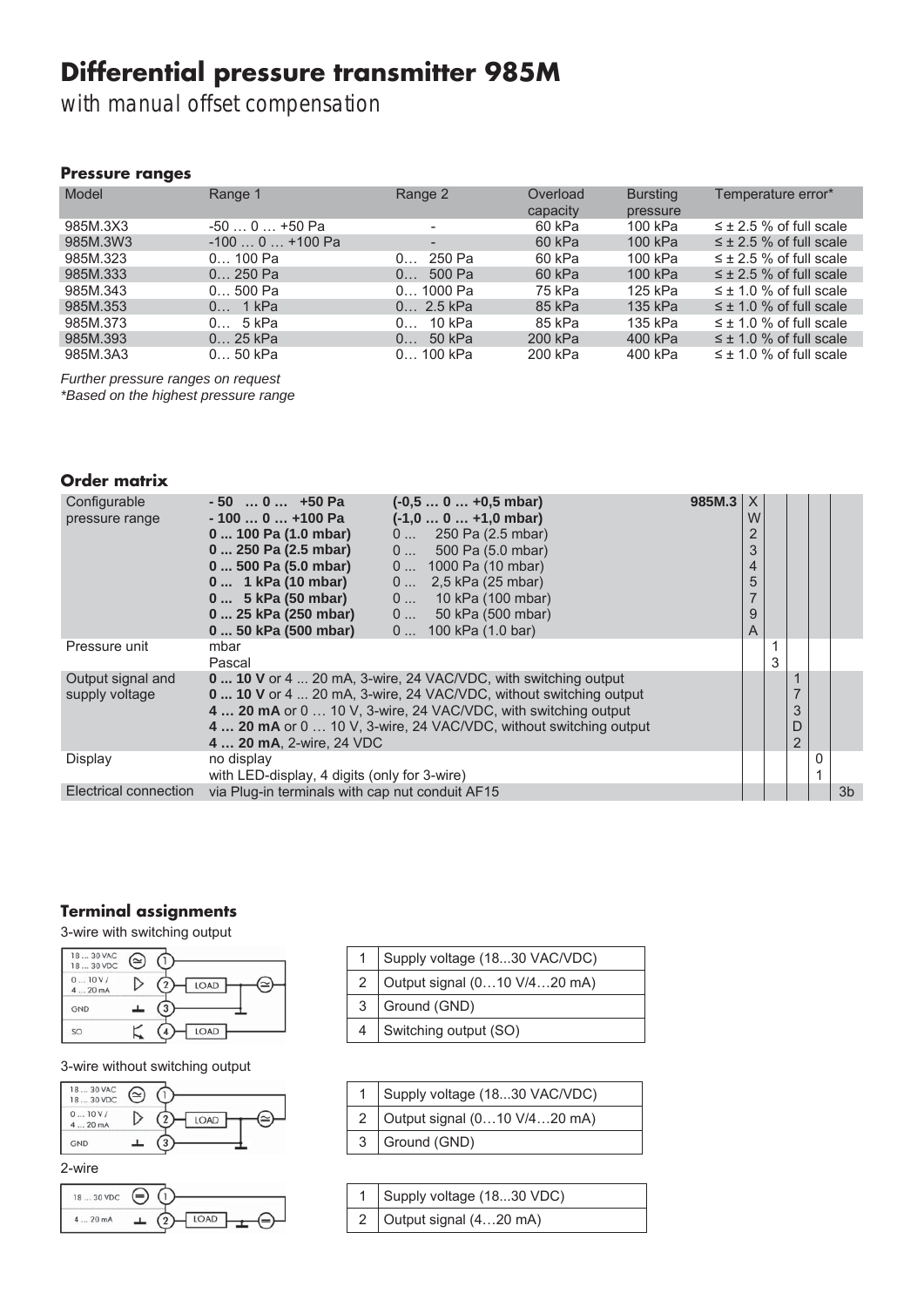# Overview on technical data

| <b>Series</b>                                                                              | 985M                                                    | 985M                              | 985A                            | 985Q                              |  |
|--------------------------------------------------------------------------------------------|---------------------------------------------------------|-----------------------------------|---------------------------------|-----------------------------------|--|
| Electrical connection                                                                      | 2-wire                                                  | 3-wire                            | 3-wire                          | 3-wire                            |  |
| Measuring method                                                                           | Piezoresistive pressure transducer                      |                                   |                                 |                                   |  |
| Supply voltage                                                                             | 1830<br><b>VDC</b>                                      | 1830<br>VAC/VDC                   | 1830<br>VAC/VDC                 | 1830<br>VAC/VDC                   |  |
| Output signal selectable                                                                   |                                                         | with jumper                       | with jumper                     | with jumper                       |  |
| Output signal 0  10 V                                                                      |                                                         | ■                                 | ■                               | п                                 |  |
| Output signal 4  20 mA                                                                     | ■                                                       | п                                 | П                               | ■                                 |  |
| Output signal 0  5 V                                                                       |                                                         | $\Box$                            | $\Box$                          | $\Box$                            |  |
| Output signal 0  20 mA                                                                     |                                                         | $\Box$                            | $\Box$                          | $\Box$                            |  |
| LED display, red, 4 digits                                                                 |                                                         | $\Box$                            | $\Box$                          | $\Box$                            |  |
| Switching output for max 30 VDC/100 mA                                                     |                                                         | $\Box$                            | $\Box$                          | $\Box$                            |  |
| Output signal selection from linear to square root                                         | п                                                       | ш                                 | ▄                               | ш                                 |  |
| max. current draw without display VDC/VAC                                                  | $21 / - mA$                                             | 25 / 110 mA                       | 75 / 180 mA                     | 75 / 180 mA                       |  |
| max. current draw with display VDC/VAC                                                     | $-/-$                                                   | 50 / 170 mA                       | 100 / 230 mA                    | 100 / 230 mA                      |  |
| Load for 4  20 mA output                                                                   |                                                         |                                   | $20500 \Omega$                  |                                   |  |
| Load for 0  10 V output                                                                    |                                                         | $\geq$ 1k $\Omega$ ( $\leq$ 10mA) | ≥1kΩ(≤10mA)                     | $\geq$ 1k $\Omega$ ( $\leq$ 10mA) |  |
| Pressure medium                                                                            |                                                         |                                   | Air and non-aggressive gases    |                                   |  |
| Configuration of pressure range                                                            | with jumper                                             | with jumper                       | with jumper                     | with rotary<br>switch             |  |
| max. number of pressure range                                                              | 2                                                       | 2                                 | $\overline{2}$                  | 8                                 |  |
| only one customized pressure range                                                         | $\Box$                                                  | $\Box$                            | $\Box$                          | $\Box$                            |  |
| Manuel offset compensation                                                                 | П                                                       | П                                 |                                 |                                   |  |
| Automated offset compensation                                                              |                                                         |                                   | ▅                               | п                                 |  |
| Working temperature                                                                        |                                                         |                                   | $0+50^{\circ}C$                 |                                   |  |
| Storage temperature                                                                        |                                                         |                                   | $-10$ $+70^{\circ}$ C           |                                   |  |
| Linearity error incl. hysteresis and repetition accuracy                                   |                                                         |                                   | ± 1% of full scale, min. ± 1 Pa |                                   |  |
| Typical long-term stability                                                                | $\leq$ 1.0% of fs/year<br>n.r.<br>n.r.                  |                                   |                                 |                                   |  |
| Humidity                                                                                   | 0  95% rel, non-condensing                              |                                   |                                 |                                   |  |
| Response time 0.1 s and 1 s (standard)                                                     | ▉                                                       | п                                 | ▉                               | ■                                 |  |
| Response time free selectable between 0.1 s and 20 s                                       | $\Box$                                                  | $\Box$                            | $\Box$                          | $\Box$                            |  |
| Process connection P1 and P2                                                               | Hose connection with 4 / 6 mm outer diameter            |                                   |                                 |                                   |  |
| Electrical connection                                                                      | Plug-in terminals for wires and strands up to 1.5 $mm2$ |                                   |                                 |                                   |  |
| Housing material                                                                           | <b>ABS</b>                                              |                                   |                                 |                                   |  |
| Cable conduit                                                                              | Cap nut conduit AF15 made of polyamide                  |                                   |                                 |                                   |  |
| Housing dimensions                                                                         | approx. 81 x 83 x 41 mm                                 |                                   |                                 |                                   |  |
| Weight                                                                                     | approx. 110 gr                                          | approx. 125 gr                    | approx. 140 gr                  | approx. 140 gr                    |  |
| Protection class acc. to EN 60529                                                          | IP <sub>65</sub>                                        |                                   |                                 |                                   |  |
| CE Conformance, EN 61326                                                                   | П                                                       | П                                 | ■                               | п                                 |  |
| RoHS Conformance according to 2011/65/EEC<br>Accuracy specifications according to EN 60770 | H                                                       | ш                                 | ■                               | ш                                 |  |

■ standard equipment □ optional equipment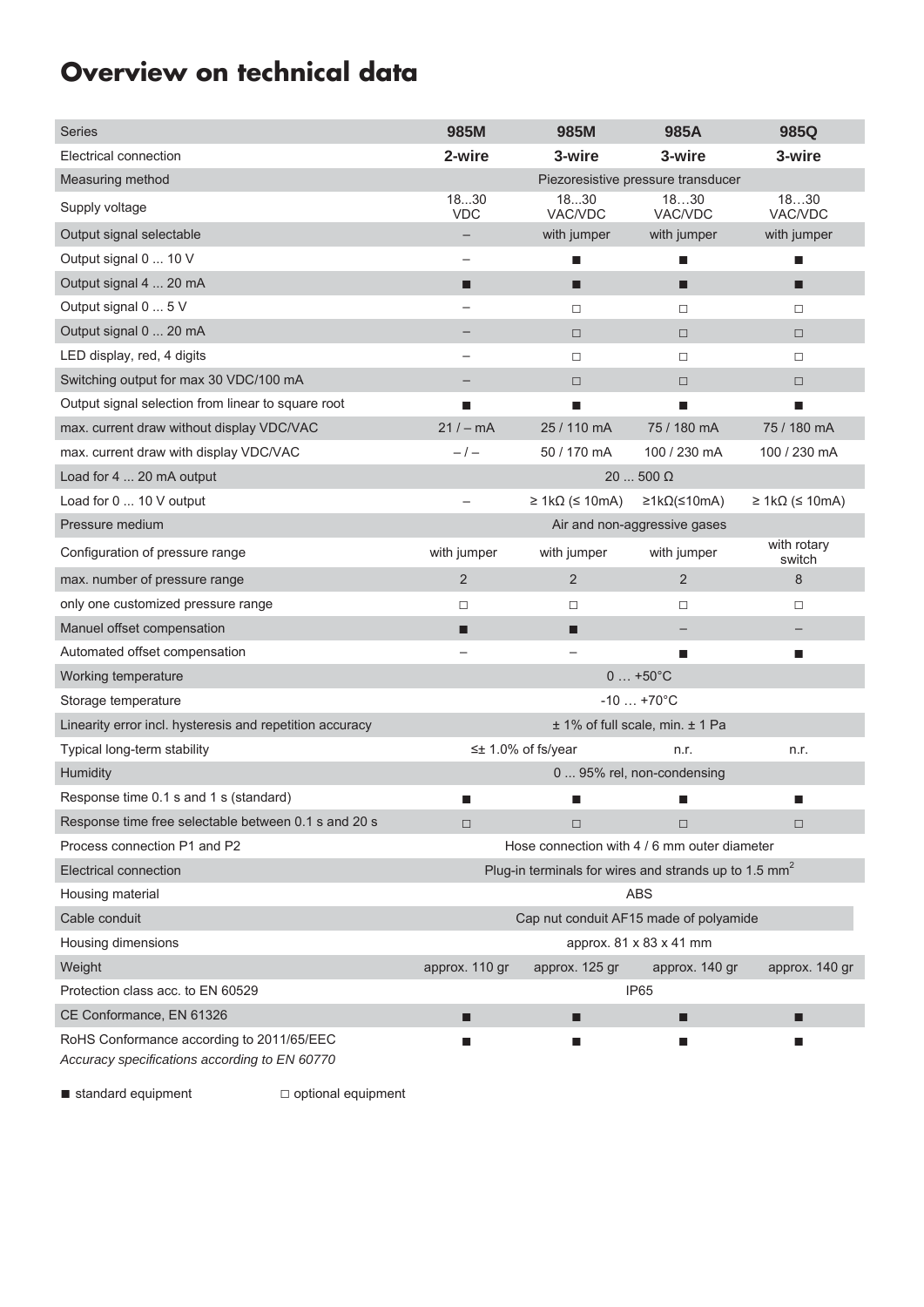# Differential pressure transmitter 985 with IP65



### General description

The differential pressure transmitters of the 985 series are used to measure differential pressure, overpressure and vacuum.

They provide up to 8 pressure ranges and 2 output signals. which are easily selectable by jumper or rotary selector switch.

### **Applications**

Monitoring of gaseous, non-aggressive media. Possible usage areas are:

- Building automation and air conditioning systems
- Overpressure measurement in clean rooms and laboratories
- Measurement of constant pressure in VAV applications
- Dynamic filter and ventilator monitoring

#### Configurable pressure range

For an optimum adaptation to the application, the transmitter can be switched between various pressure ranges. The factory setting is the most sensitive range. For the series 985M and 985A the less sensitive second range will be selected by simply removing a jumper. For the series 985Q the available eight ranges can be selected by a rotary selector switch.

#### Output signal selection

The output signal of the 3-wire version is configurable. The factory setting is for a 0 ...10 Volt output signal which can be changed to a 4 ... 20 mA signal by removing a jumper. The series 985M is even available in a 2-wire version with 4 ... 20 mA output signal.

#### Configurable response time

The response time of the output signal can be configured using a jumper. If the jumper is in place the response time is slow (factory setting), which is useful for suppressing brief pressure peaks. If the application requires a fast response time the jumper must be removed.

#### Easy offset calibration

The output signal of the 985M series can be calibrated to zero by pressing the M push-bottun in a pressureless state of the transmitter.

The series 985A and 985Q perform an automated zero offset compensation. Here any drift of the zero-point is automatically corrected in regular intervals. No re-calibration is needed which reduces monitoring and maintenance efforts.

#### Volume flow measurement

The shape of the output signal can be switched from linear to square root using a jumper in order to measure the volume flow via a differential pressure.

**Switching output** (optional, not available with 2-wire version) To give a switch signal at an user defined pressure level the transmitter has an adjustable transistor switching output (npn NO) with a maximum switching capacity of 30 Vdc/100 mA. (npn NC or pnp NO / NC on request).

**Display** (optional, not available with 2-wire version) In addition to the analogue output signal the pressure value can be read out on a red LED-display in Pascal or other pressure units.

#### Measuring method

Piezoresistive pressure transducer

#### Mounting position

Can be mounted in any position. The zero offset calibration eliminates any possible position error.